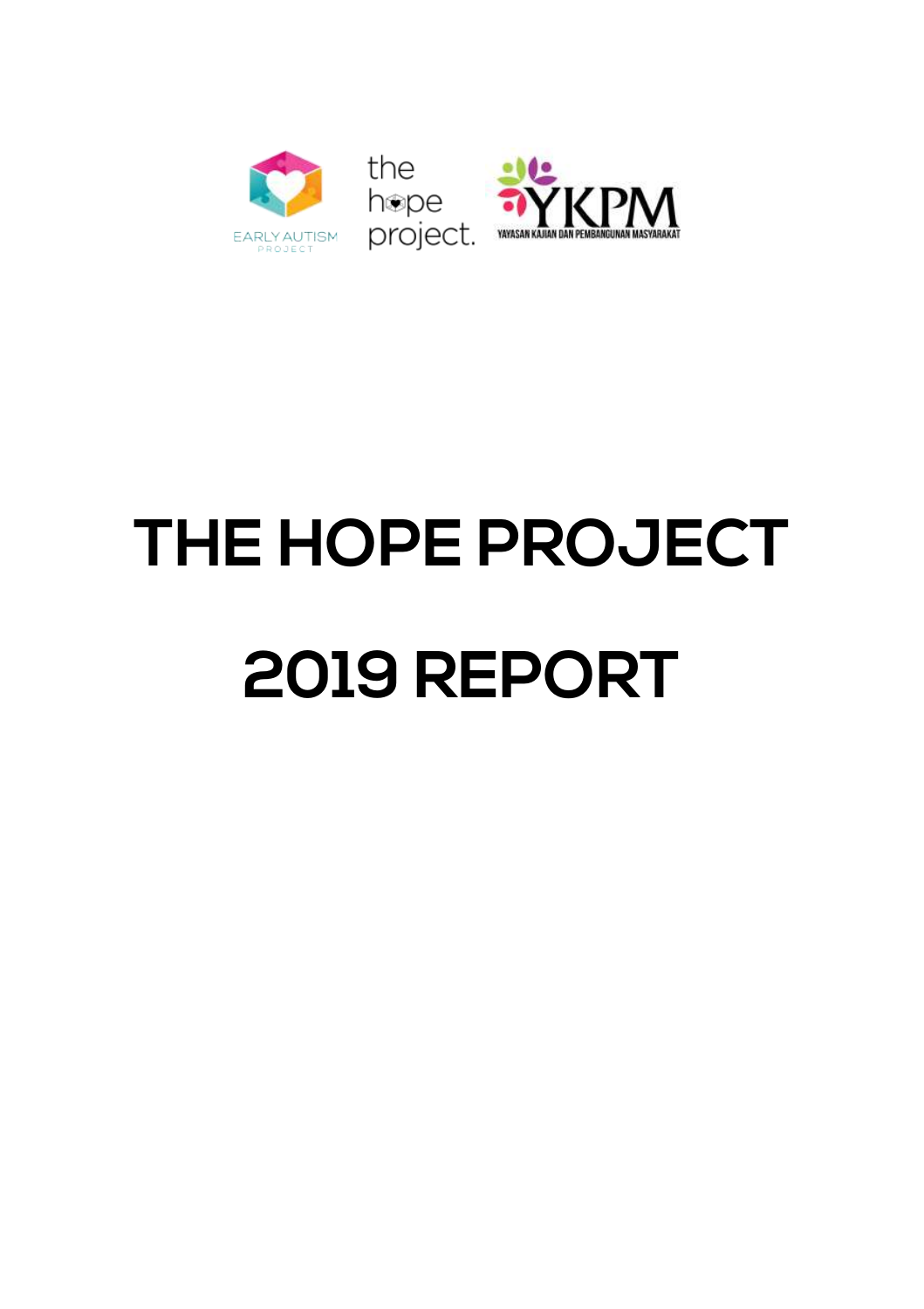

the the<br>hope<br>project.

## **CONTENTS**

| Summary         | З         |
|-----------------|-----------|
| Campaigns       | $4 - 10$  |
| <b>Services</b> | 11 - 13   |
| Resources       | $13 - 14$ |
| Additional      | $15 - 16$ |
| Finances        | 17 - 18   |
| Moving forward  | $19 - 20$ |
| Contact Us      | 21        |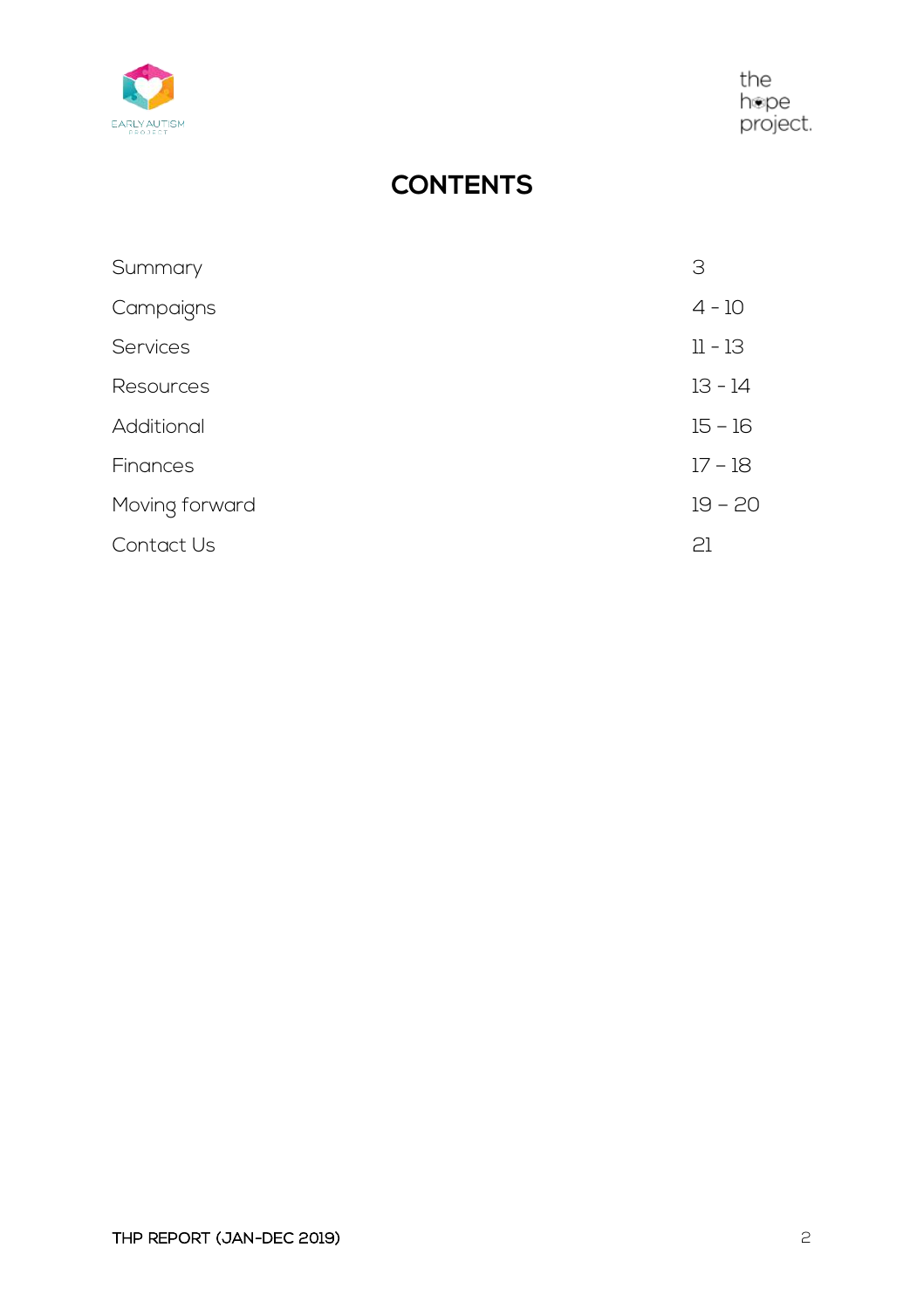

#### **SUMMARY**

2019 has been an incredible year, full of exhilarating events and collaborations. This year, we all set out to achieve #maximumimpact and it has been filled with various exciting events. Throughout this remarkable year, we continued our #lovesomeonewithautism social media campaign to raise awareness and acceptance in April. We then continued our awareness and acceptance campaigns across Klang Valley, spoke and collaborated in various events throughout Klang Valley and even concluded our first ever scholarship of fully funded therapy for one year for a child! We all also kickstarted our partnership with The Ministry of Women, Family and Community Development in training of their teachers in one Pusat Pemulihan Dalam Komuniti (PDK).

This report details the outworking of the project for 2019 as well as the financial outcomes within this time period. Produced internally, this report aims to uphold the core values of accountability and transparency in managing a non-profit initiative that collaborates with various sectors of the community for the best interests of individuals with autism.

For any further information about The Hope Project, contact projects@autismmalaysia.com or give us a call at 03 2094 0421 during our business hours: Monday to Friday [8:30am – 5:00pm].

The Hope Project was established in October 2016 by Early Autism Project Malaysia (EAP) in partnership with Yayasan Kajian dan Pembangunan Masyarakat (YKPM).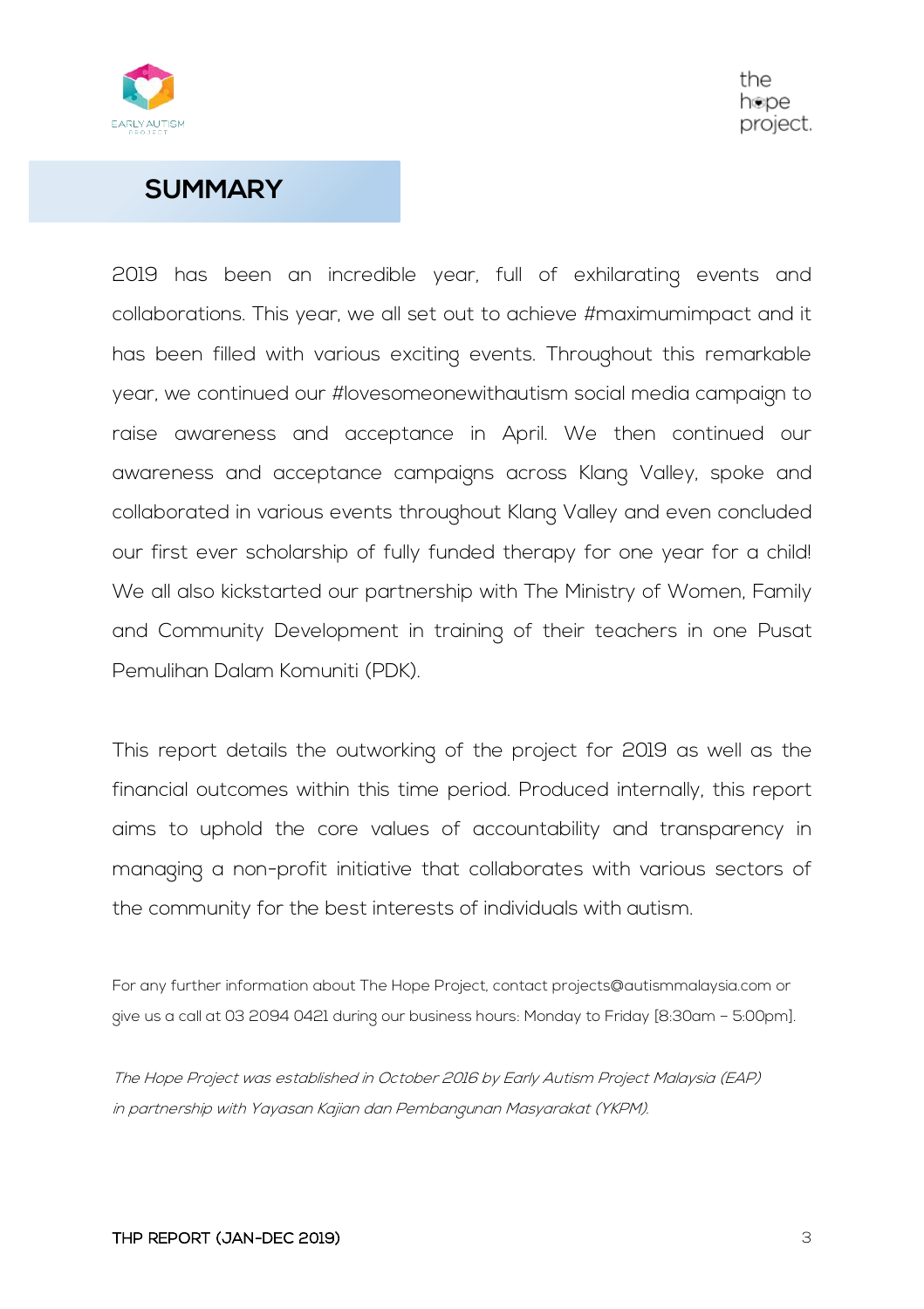

#### **CAMPAIGNS**

## 19 SCHOOL TOUR CAMPAIGN PRESENTATIONS

This year in our school campaigns, we adopted the #BeKindToOthers theme for our school your campaigns, reaching out to students of all ages to be kind to their friends, accepting one another's differences. During the presentation, we also gave out #lovesomeonewithautism wristbands as prizes. This year, we were able to reach a total of 6100 students!

| Date                       | Schools                                         | Estimated<br>Number of<br>Students |
|----------------------------|-------------------------------------------------|------------------------------------|
| 1st April 2019             | TAYLOR'S INTERNATIONAL SCHOOL                   | 1600                               |
| 1st April 2019             | SRI CEMPAKA INTERNATIONAL SCHOOL                | 850                                |
| 3rd April 2019             | <b>HELP UNIVERSITY</b>                          | 50                                 |
| 4 <sup>th</sup> April 2019 | <b>FAIRFIELDS KINDERGARTEN</b>                  | 50                                 |
| 5 <sup>th</sup> April 2019 | <b>E-KIDS KINDERGARTEN</b>                      | 40                                 |
| 8 <sup>th</sup> April 2019 | JACK AND JILL INTERNATIONAL                     | 65                                 |
| 8 <sup>th</sup> April 2019 | NEXUS INTERNATIONAL SCHOOL                      | 15                                 |
| 11th April 2019            | <b>GARDENS INTERNATIONAL SCHOOL</b>             | 600                                |
| 15th April 2019            | SJK (C) SAM YOKE                                | 250                                |
| 17th April 2019            | PFRDANA UNIVERSITY                              | 50                                 |
| 19th April 2019            | TAYLORS UNIVERSITY (LAKESIDE<br>CAMPUS)         | 40                                 |
| 23rd April 2019            | BRITISH INTERNATIONAL SCHOOL OF<br>KUALA LUMPUR | 600                                |
| 25th April 2019            | ASIA PACIFIC INTERNATIONAL SCHOOL               | 400                                |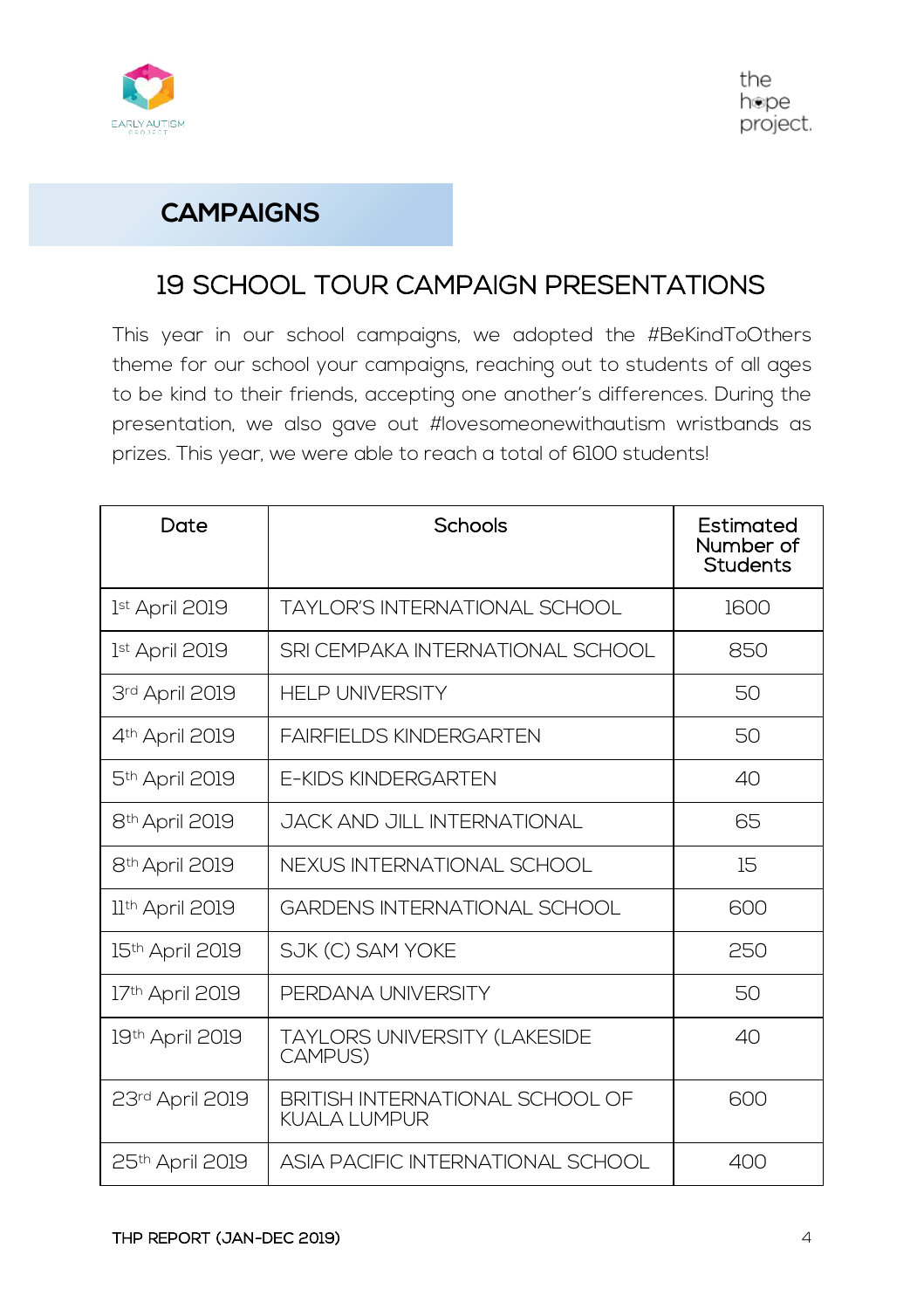

the hepe<br>project.

| 26 <sup>th</sup> April 2019                                    | EATON INTERNATIONAL SCHOOL                              | 250   |
|----------------------------------------------------------------|---------------------------------------------------------|-------|
| 26th April 2019                                                | TADIKA SERI SOKA                                        | 225   |
| 10th May 2019                                                  | <b>GEMS INTERNATIONAL SCHOOL</b>                        | 330   |
| 13th May 2019                                                  | ST. JOSEPH'S INSTITUTION<br><b>INTERNATIONAL SCHOOL</b> | 160   |
| 25 <sup>th</sup> October<br>2019                               | TENBY INTERNATIONAL SCHOOL SETIA<br>ECO PARK            | 5     |
| GEMS INTERNATIONAL SCHOOL<br>15 <sup>th</sup> November<br>2019 |                                                         | 600   |
|                                                                | Total number of students                                | 6,180 |
|                                                                |                                                         |       |



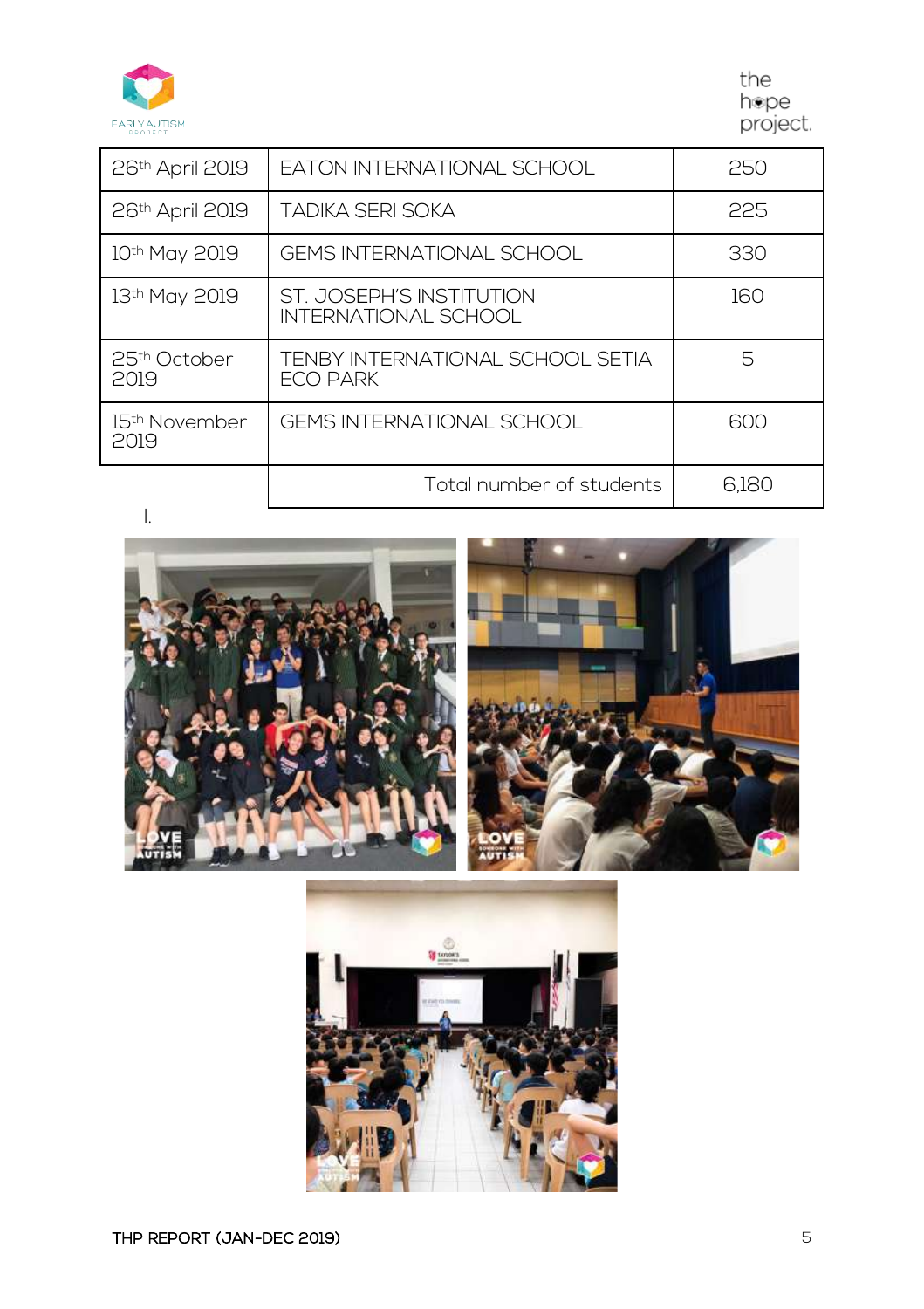

## PUBLIC PRESENTATIONS

Following school campaigns, we also able to reach out to several organizations and public events in efforts to raise awareness. During these presentations, we set out to educate the public on Autism, early detection and intervention and treatment options.

| Date                        | Schools                                          | Estimated<br>Number of<br>Attendees |
|-----------------------------|--------------------------------------------------|-------------------------------------|
| 13th April 2019             | SUBANG JAYA CHURCH OF CHRIST                     | 30                                  |
| 17th April 2019             | WORLD HEALTH ORGANIZATION<br>MAI AYSIA           | 40                                  |
| 28 <sup>th</sup> April 2019 | OWN YOUR STORY TEMPLE GRANDIN<br>MOVIE SCREENING | 21                                  |

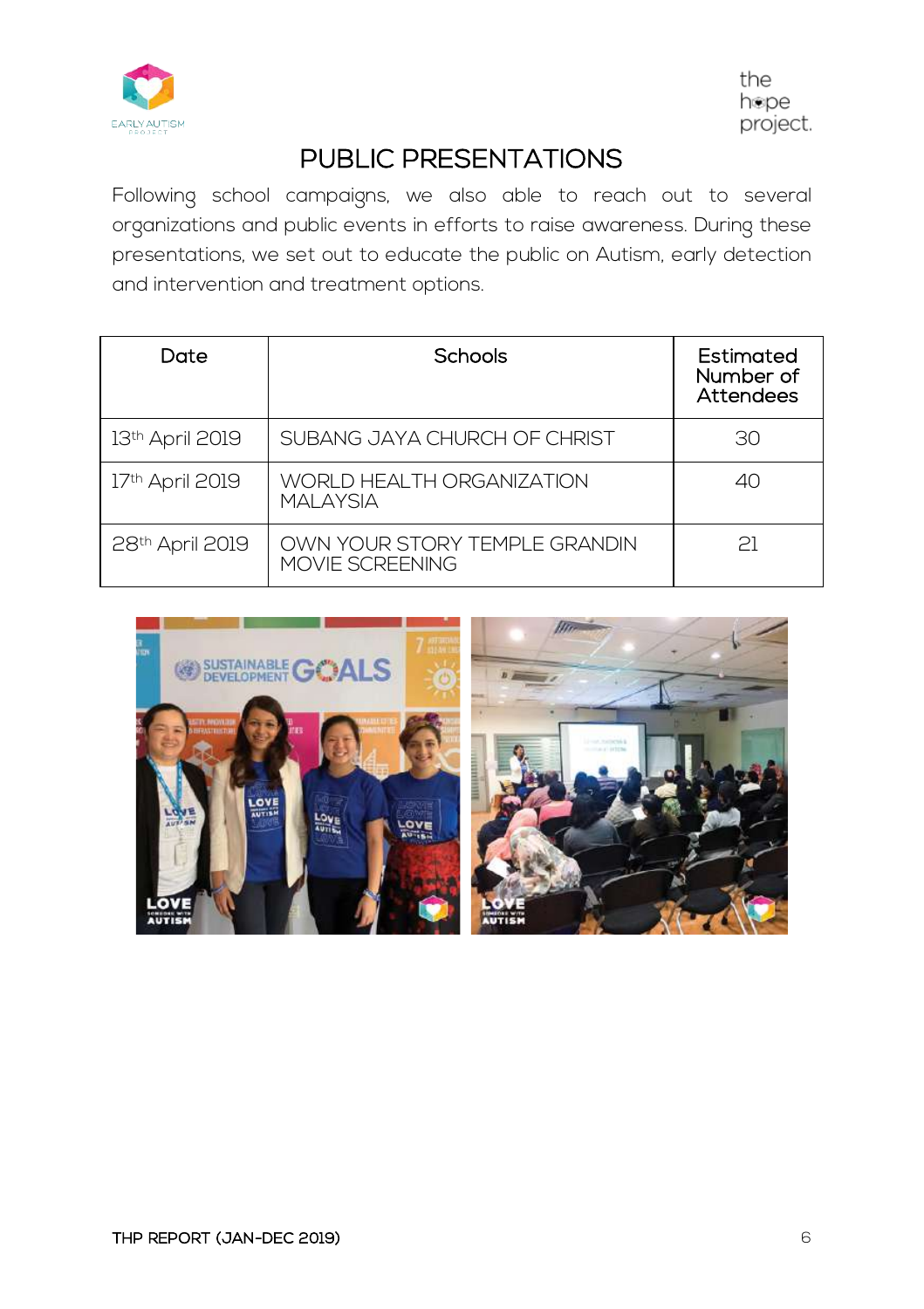

## SOCIAL MEDIA ACCEPTANCE CAMPAIGN

Following last year's successful media campaign, we continued on with the #lovesomeonewithautism campaign, aimed to raise awareness and acceptance for individuals with Autism. We set out to educate and empower the public to be aware, learn and love individuals with Autism by encouraging postings across various social media platforms such as Instagram and Facebook. Across all platforms, we reached a total of 40,000 people just in Malaysia!

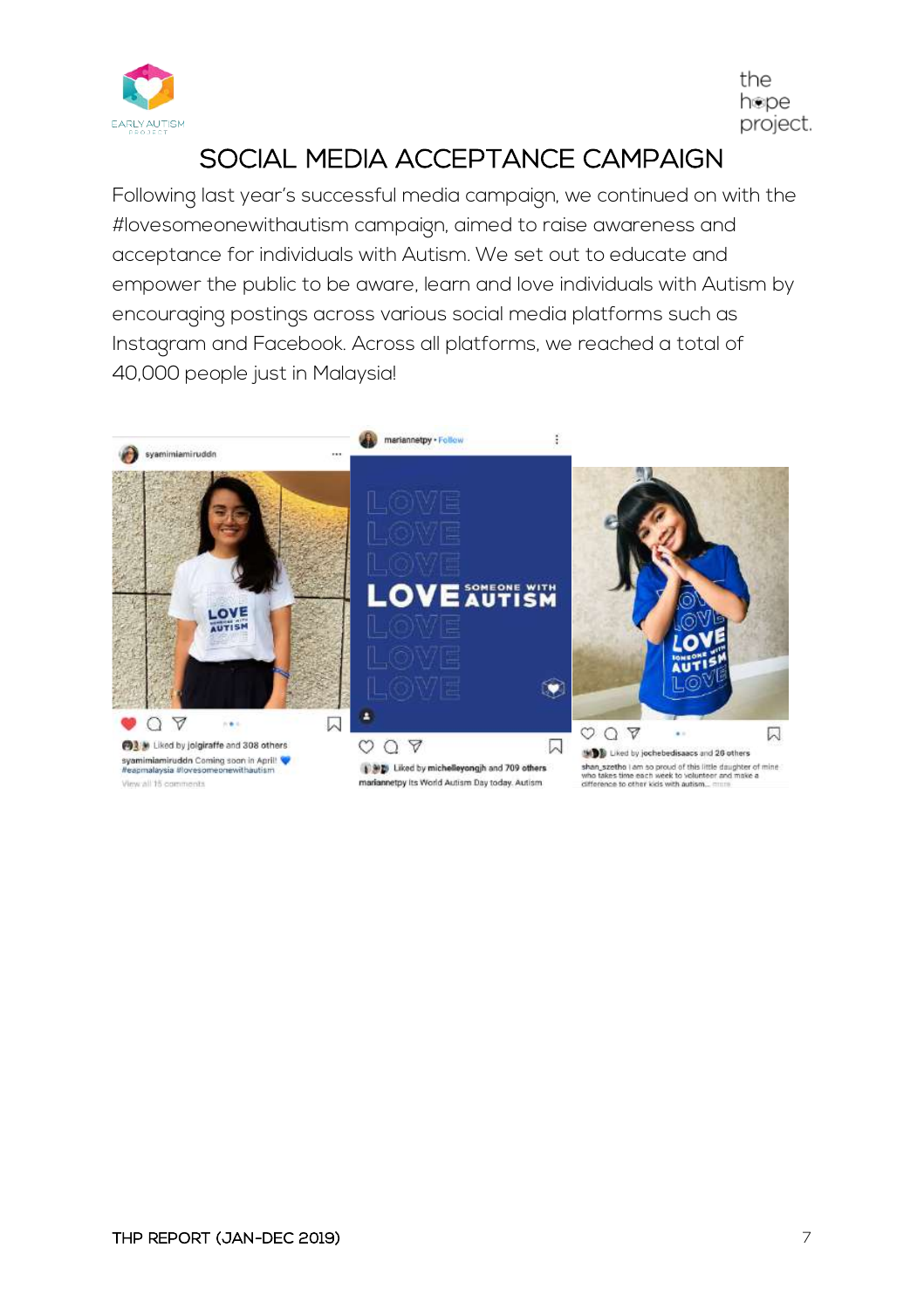

## EMBRACE AUTISM AT INTERMARK MALL

From the 3rd to the 7th of April, The Hope Project partnered with DOME Malaysia to bring "Embrace Autism" to Intermark Mall, featuring a series of talks including two from our very own director, Jochebed Isaacs! The event also featured some booths that sold items made by individuals with Autism as well as an art auction, all to raise funds to support each organization's efforts. This event went amazingly and was covered in various media channels like Astro Awani, Bernama, The Edge, RTM, Sarawak Tribune, and even New Straits Times. From this event, The Hope project was able to raise a total of RM9000+ worth of funds! On top of that, our director, Jochebed Isaacs was also invited to speak in a hangout session by HER World in conjunction with the event.

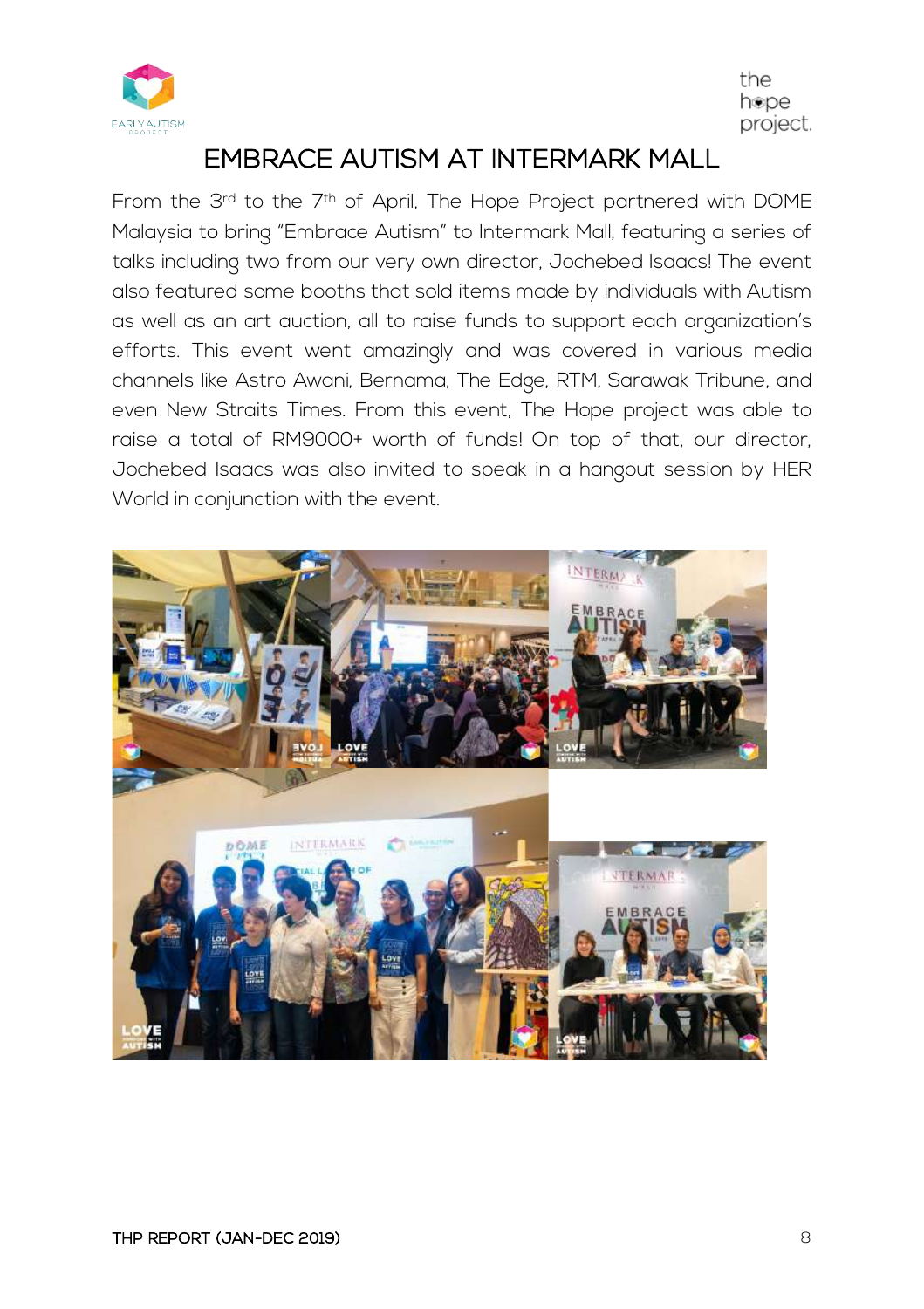

## AWARENESS BOOTH AT PUBLIC EVENTS

In order to further raise awareness in the community, informing the public of Autism and encouraging the public to accept, we also held awareness booths in several public events as per below:

- 1. International School of Kuala Lumpur's Coffee Chat and Resource Fair – 1st April 2019
- 2. Fashion show at Gaya Koleksi Raya, in collaboration with Three Little Ahmads and Ghaania. - 14th April 2019
- 3. Ride For Fund, organized by Anis Amirah and in collaboration with FlyProject, Rawsome and HEAL – 21st April 2019
- 4. A night of Musical Drama 2.0 by Sunway Buddhist Society 4th August 2019
- 5. SDAR Annual Futsal Competition 14th November 2019



Gaya Koleksi Raya **Ride for Fund** 







A night of Musical Drama. SDAR Annual Futsal competition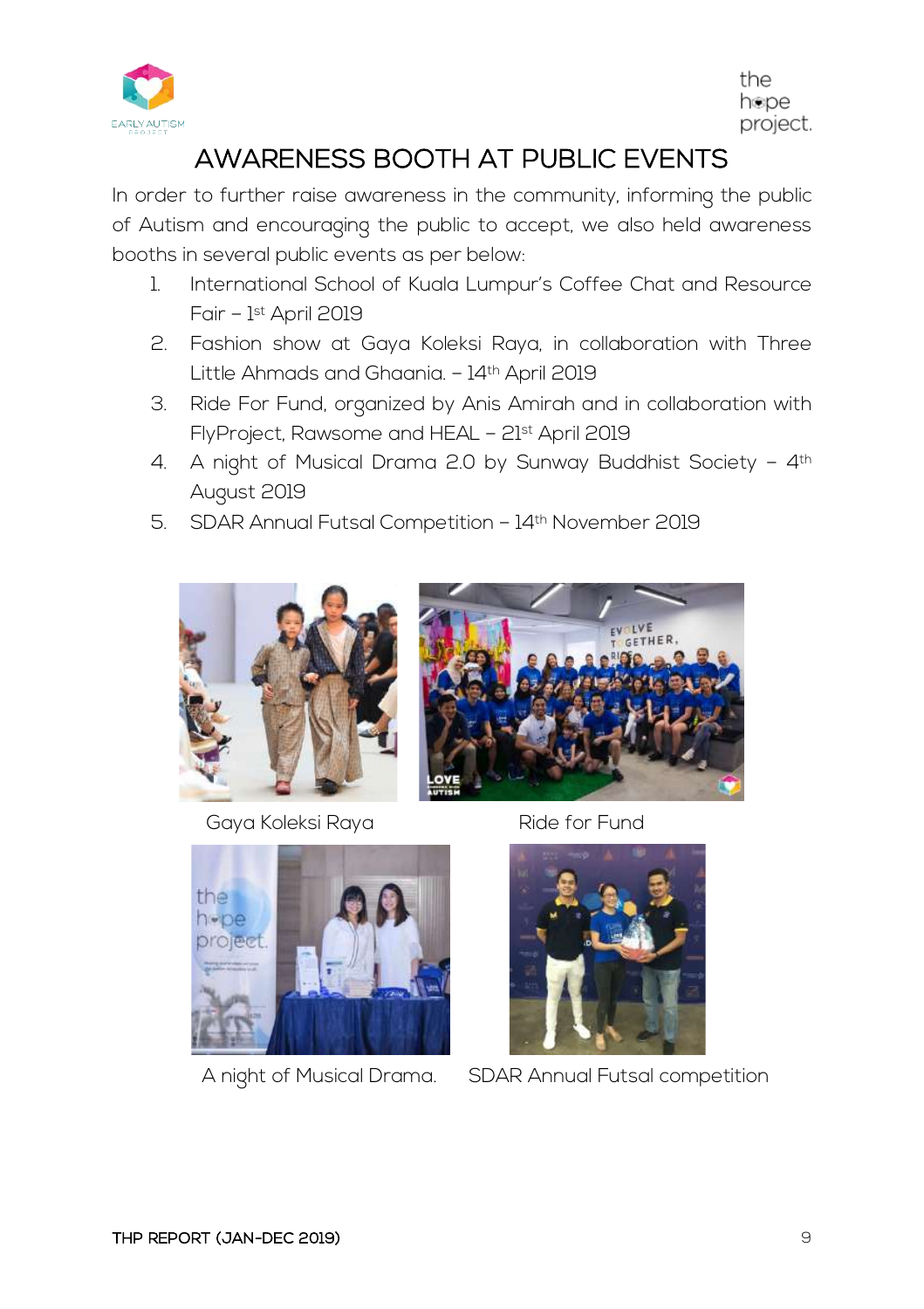

# WORLD AUTISM AWARENESS MONTH (EAP INTERNAL EVENT)

As the team continues to work on reaching out to the public to raise awareness, we also successfully organized EAP's Internal event to celebrate all the children that we work with, their families as well as all the therapists. The children enjoyed the various play stations that were set up for them to play with upon transitioning into the centre. Together with their families, they also had the chance to take amazing photos at the WAAM photobooth! The EAP big boys also had their homemade cookies up for sale and they sure sold out quick!

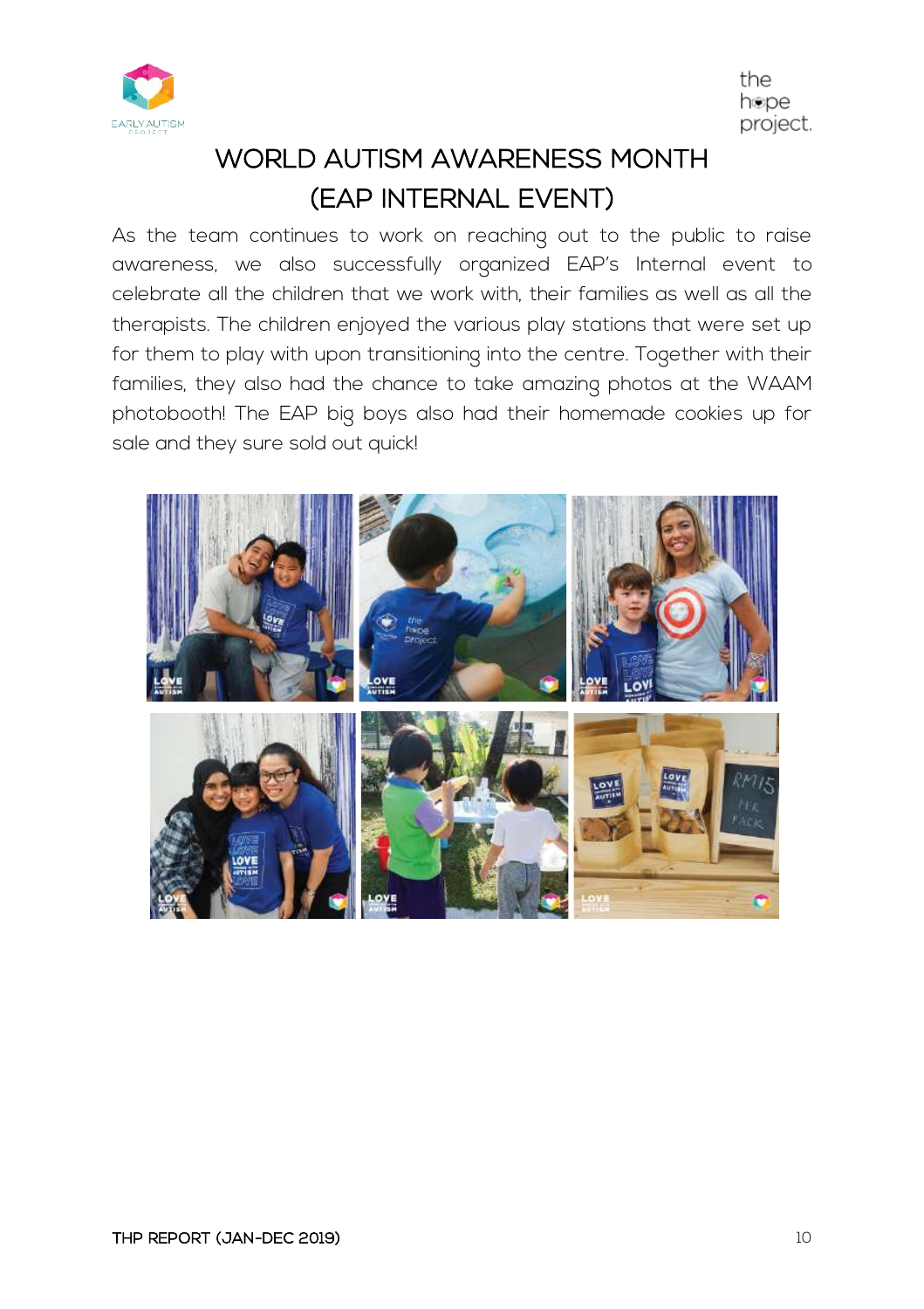

#### **SERVICES**

### THE HOPE PROJECT SCHOLARSHIP

In 2017, Elysium, Le Noir, Drift and Pisco launched the Dance for Hope fundraising campaign for The Hope Project and successfully raised enough to start an underprivileged child, Ashton on a scholarship with EAP Malaysia for one year. On the 10th of March 2018, Ashton was awarded the scholarship in our public workshops and The Hope Project Scholarship was officially launched. Ashton started therapy with EAP Malaysia on World Autism Awareness Day, 2nd of April 2018. On the 2nd of April 2019, Ashton officially completed the scholarship with EAP Malaysia and has made wonderful progress from the year he was with us. As school starts on the 2<sup>nd</sup> of January, it was a delight to be updated that Ashton was officially enrolled into mainstream school!

The progress and development of Ashton can be observed through The Hope Project's Instagram account: https://www.instagram.com/eaphopeproject/

We have also produced a video in October 2018 to celebrate Ashton's progress. The video can be viewed here:

https://www.facebook.com/eapmalaysia/videos/486606931820135/



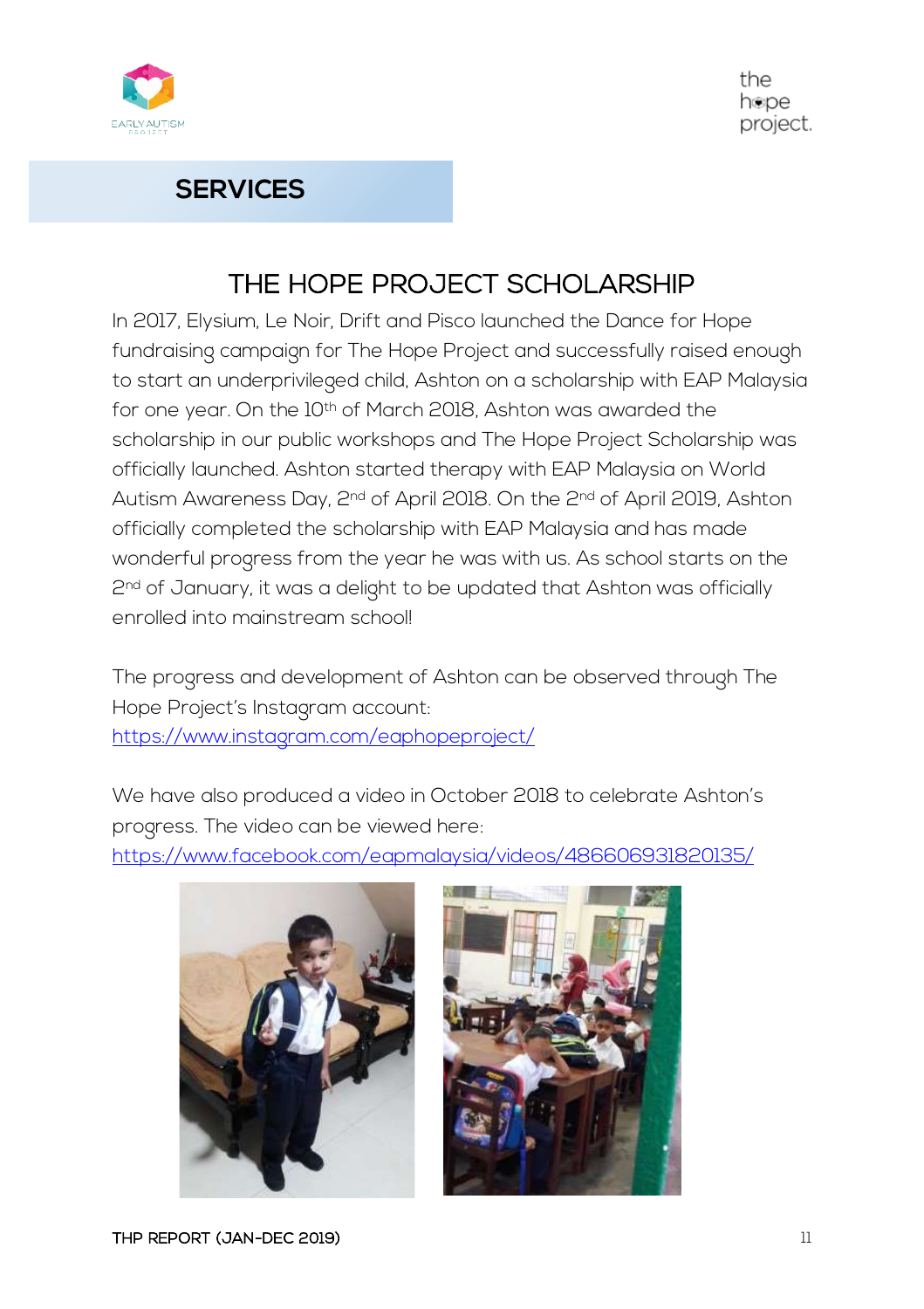

# TRAINING AND DEVELOPMENT OF TEACHERS IN PROGRAM PEMULIHAN DALAM KOMUNITI (PPDK)

Following our meetings in 2018 with representatives from Program Pemulihan Dalam Komuniti (PDK) centres, we were graced with the opportunity to train and develop teachers in Program Pemulihan Dalam Komuniti (PPDK) Presint 9. The first training was kickstarted on 13th of June 2019 and wrapped up in December 2019. We had a wonderful 6 months working and training the teachers over at PDK Precinct 9 Putrajaya. In addition, we also provided some parent training for some of the families in PDK on the various ways to support their children at home!

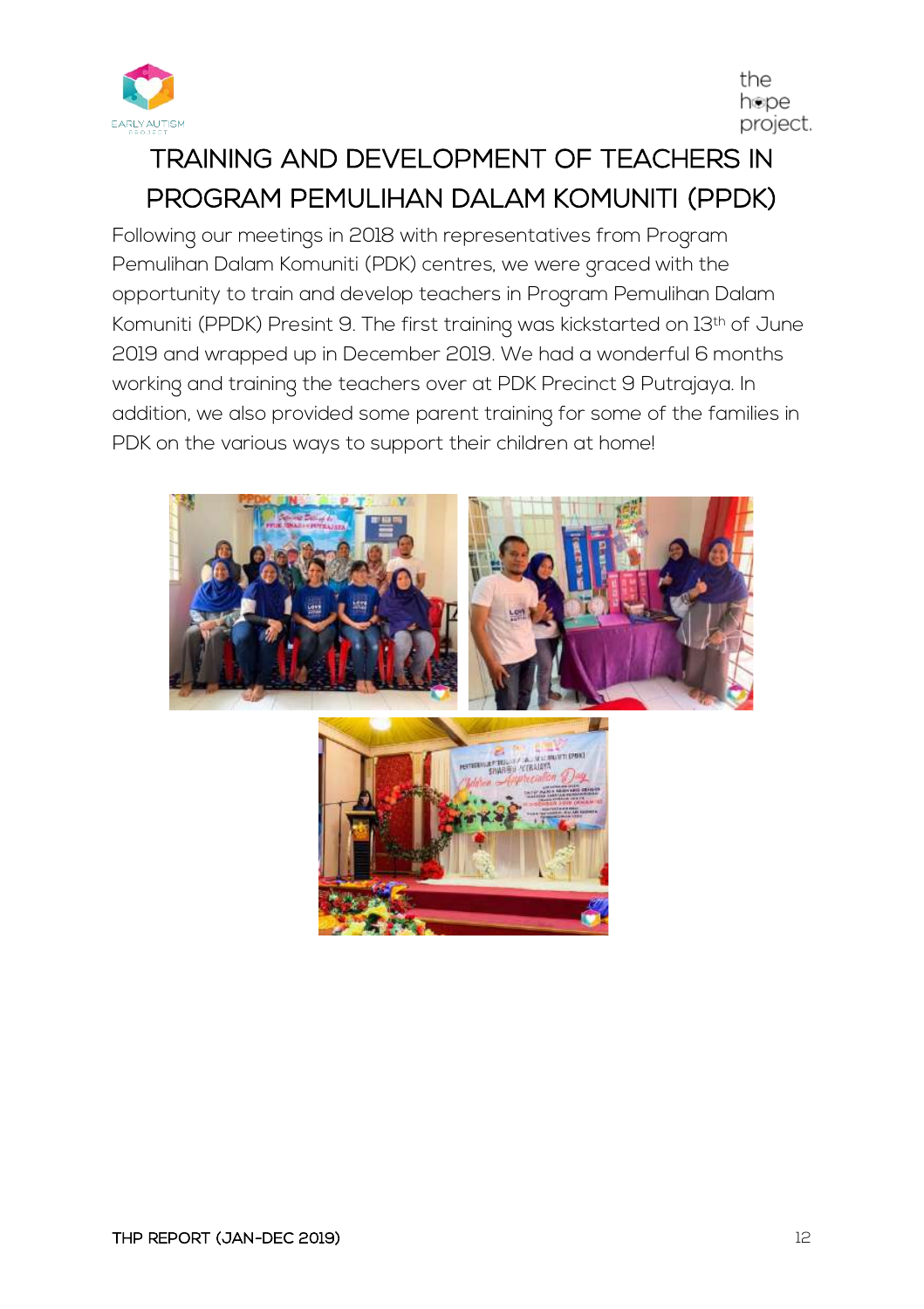

### TRAINING OF TEACHERS IN SJK(C) SAM YOKE

On the 6<sup>th</sup> of November 2019, we were also given the opportunity to train teachers in SJK(C) Sam Yoke on the principles of Applied Behavioral Analysis (ABA) and on the strategies that can be applied in school settings in order to support children with special needs. Our director, Jochebed Isaacs and one of our supervisors, Chau Yu Chen trained and worked with the teachers for 2 hours.



#### **RESOURCES**

## PREVENTING DEVELOPMENTAL DELAYS RESOURCE DEVELOPMENT

In order to continue to build awareness on the importance of early detection and intervention, we have also written and developed a new resource on some strategies to help prevent developmental delays. The resource was produced in English and Malay as a flyer, a downloadable resource in our website and as a video.

The resource can be downloaded here: https://autismmalaysia.com/what-is-autism/resources/

The video of the resource can be viewed here: https://youtu.be/M\_rdseUYAlE

THP REPORT (JAN-DEC 2019) 13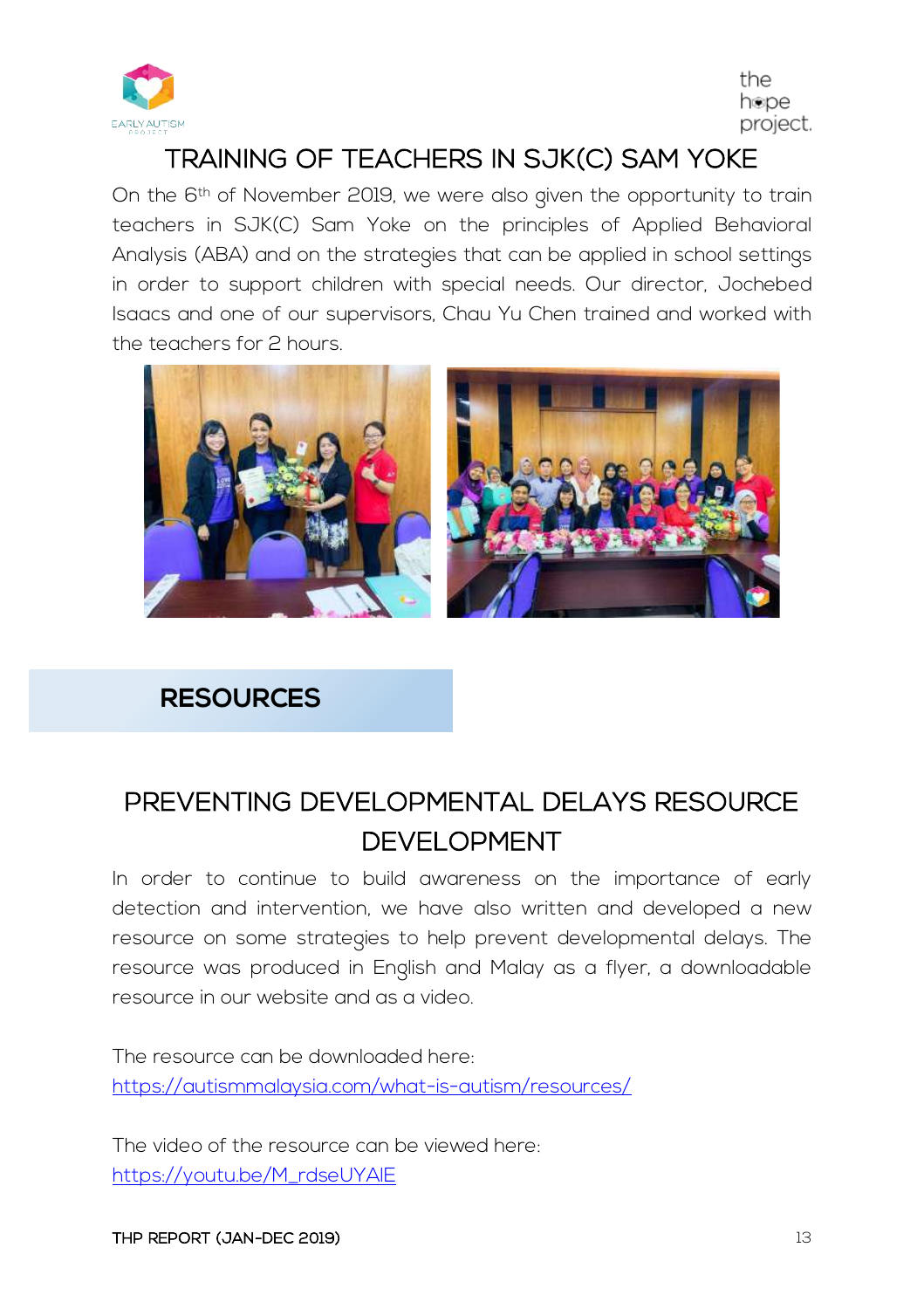

## RESOURCE FOR INTERMARK MALL

From the successful event and partnership over Embrace Autism, we were also given the exciting opportunity to develop a resource for Intermark Mall, training their staff members within the mall to help manage individuals with Autism.

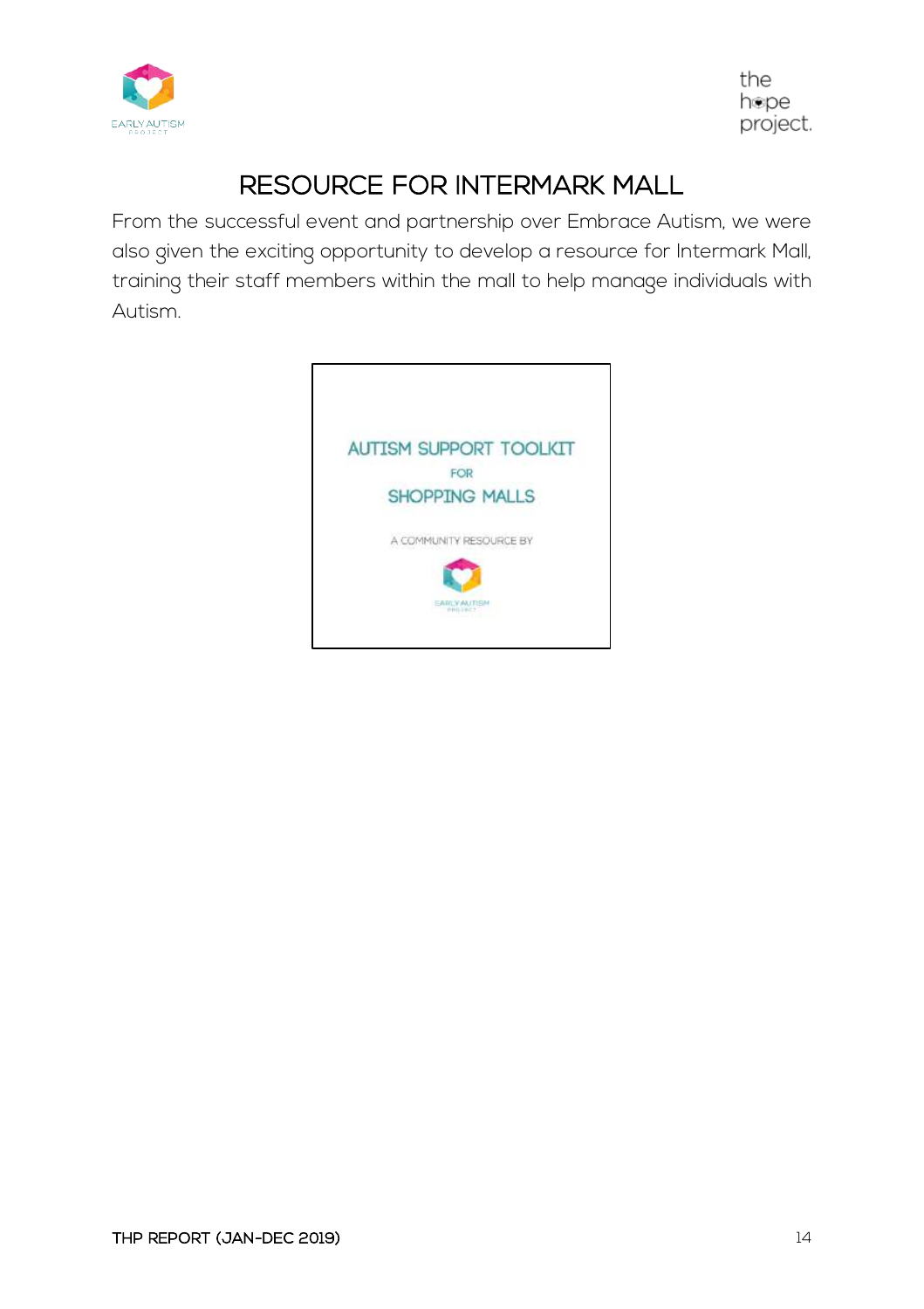

#### **ADDITIONAL**

### LAUNCH OF MERCHANDISE

In conjunction with World Autism Awareness Month as well as our acceptance campaigns, we have launched a new line of merchandise (Tshirts and wristbands), with our tagline #lovesomeonewithautism. This year we kickstarted the online sales of our merchandise via our website this year. Along with that, we also continued sales in booths across various events. We saw a great influx of requests and orders for the t-shirts and have successfully sold out the t-shirts once over the month of April!

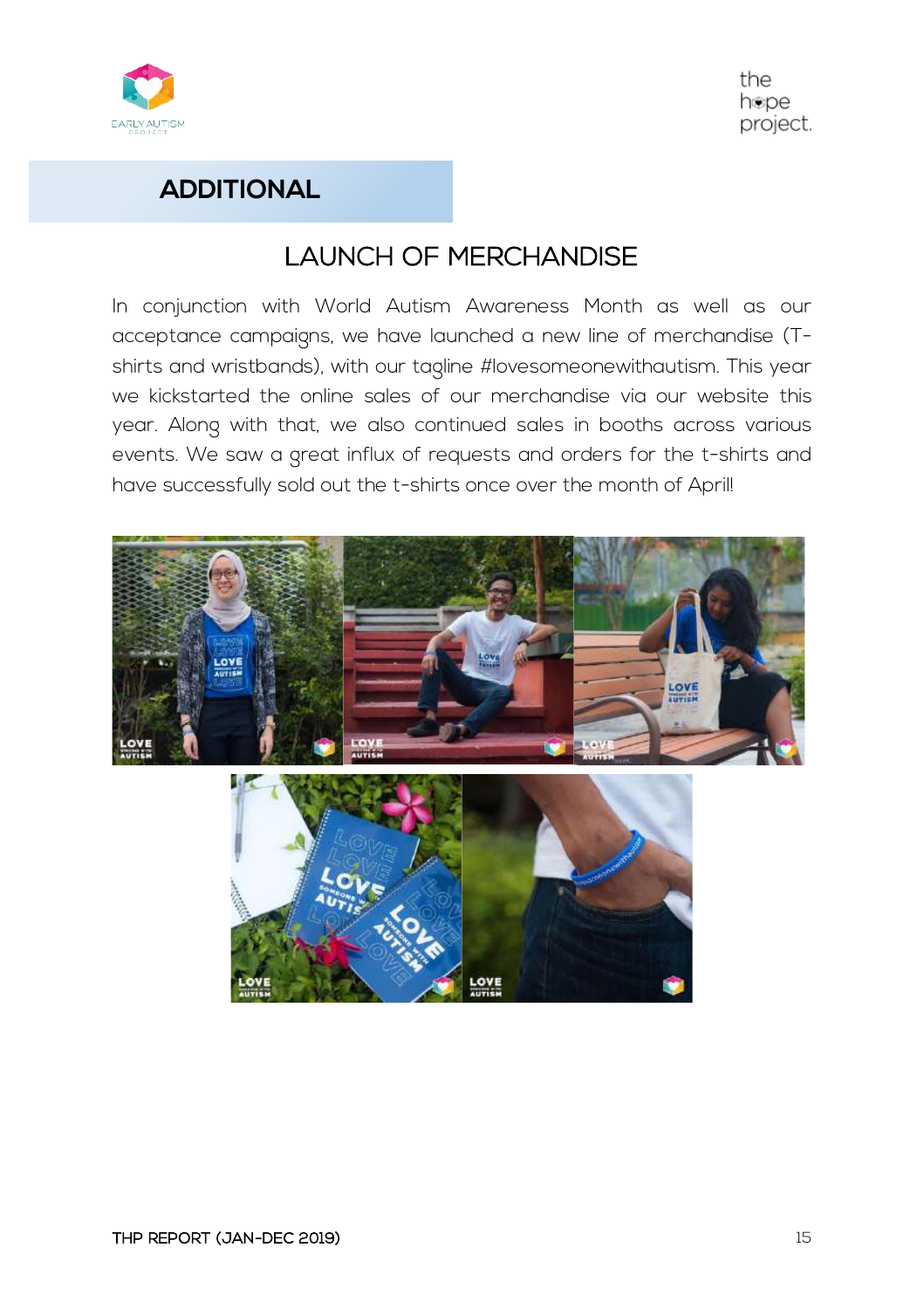

# WORLD AUTISM AWARENESS MONTH HIGHLIGHT VIDEO

Ending the month with a theme of celebration, we produced a short video with all the World Autism Awareness Month highlights to increase awareness and acceptance globally, and to thank all our partners for being a part of the memorable month. The video will contain highlights from the school tours, online campaign, internal event, presentations, training sessions as well as our collaborations.

The 2019 highlight video can be viewed here: https://youtu.be/z\_S2vR-MBP8

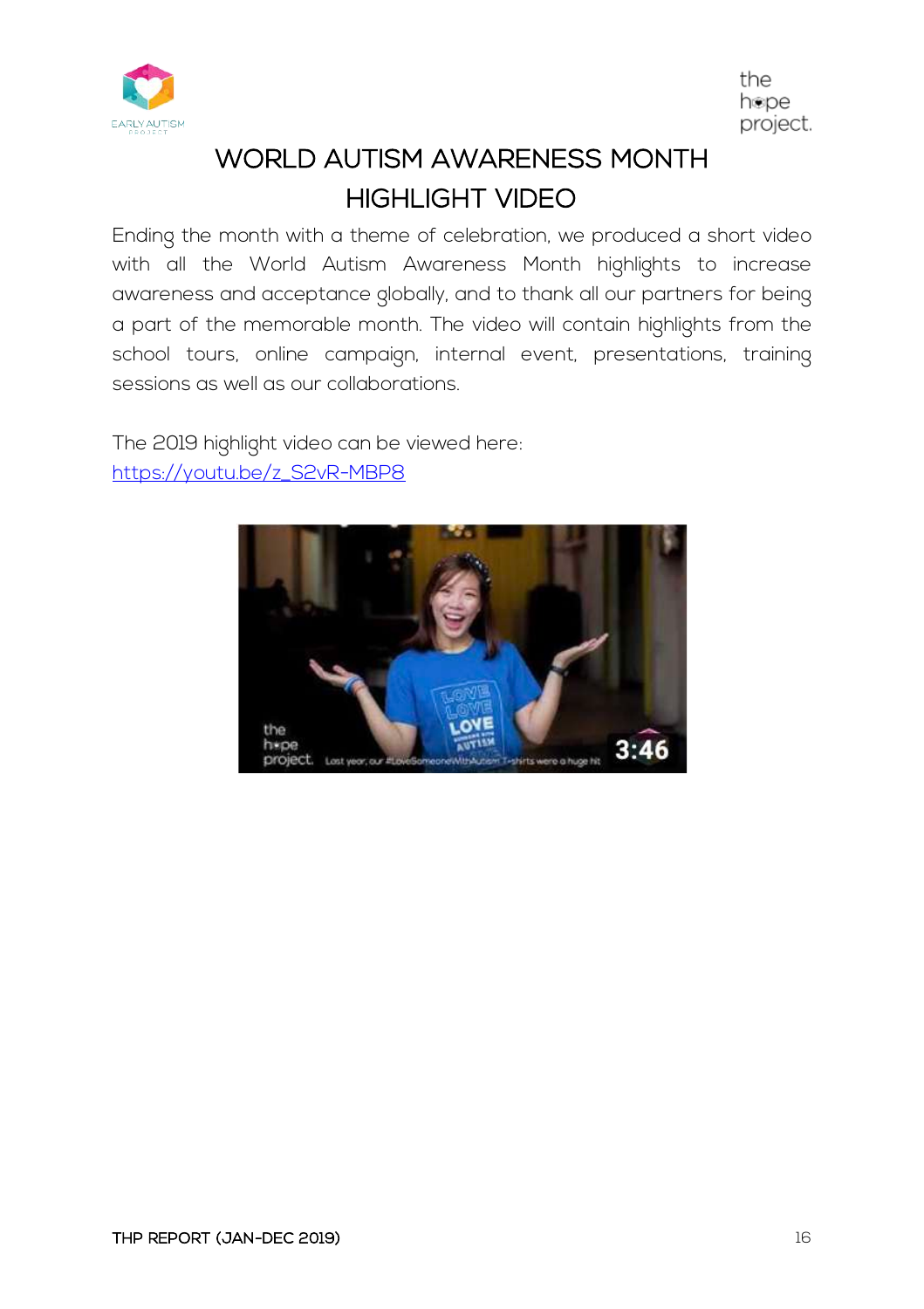

#### **FINANCES**

## PARTNERSHIP WITH BOOST APP, AXIATA DIGITAL

In efforts to continue fundraising efforts, we were also able to finalize the partnership with Boost from Axiata Digital, an e-wallet platform whereby users can purchase or pay for items through the app. As users pay through the app, they are given a choice to donate or keep their cashback. The Hope Project was given the chance to be included into their list of nonprofit organizations to receive donations from their users. So far, we have managed to raise an estimated amount of RM7852.16 to support The Hope Project's efforts.

## **CONTRIBUTIONS**

Throughout 2019 and together with various parties, we successfully raised RM 66,619.35 in efforts to propel The Hope Project towards greater things.

All funds raised goes to support The Hope Project's efforts in campaigns, development of resources and provision of services.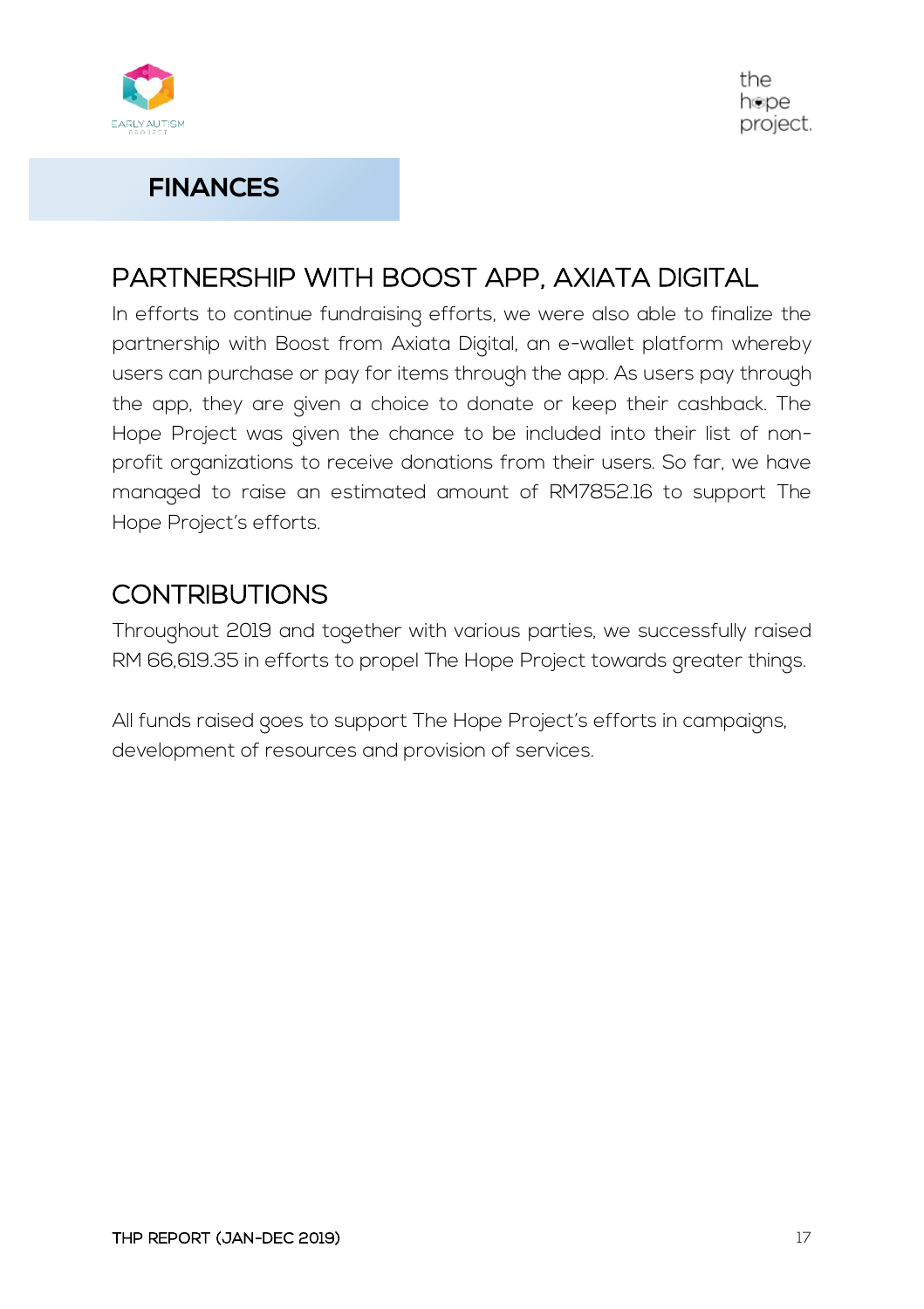

#### **MOVING FORWARD**



Awareness about accurate diagnosis and treatment

Implementation of national standards in the field of autism



Increased access to research-proven, effective therapy

In line with The Hope Project's core objectives, initiatives for 2019 had been focused on achieving more towards the goals. Through outreach efforts in campaigns, services and resources, our passion and determination will continue to be guided by our vision: making world-class services accessible to all. The table below shows our upcoming events and plans for 2020.

#### **TRAINING OF MORE PDK TEACHERS**

With the recent partnership with both Ministry of Education and PPDK, we want to continue to strengthen the partnership as well as make national impact through various solutions discussed such as fine-turning of special education training for teachers in public schools as well as implementation of training for teachers in PPDK centres.

#### **WORLD AUTISM AWARENESS MONTH 2020 CAMPAIGN**

As the month of April 2019 approaches, we will continue our efforts in raising awareness and acceptance through our 'Kindness Starts with Me' school tour, online social media campaigns, public presentations, trainings, and workshops.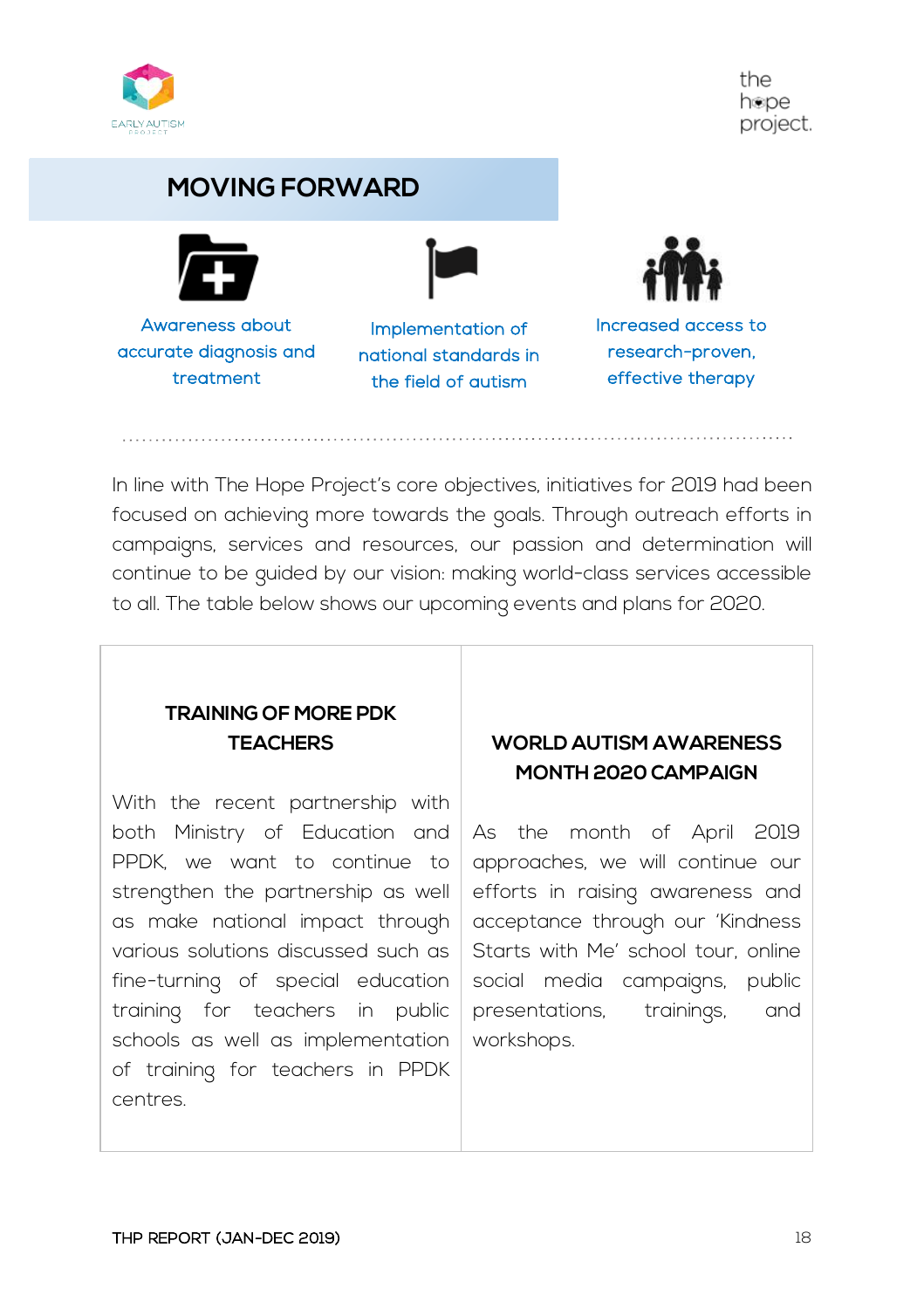

#### **DEVELOPMENT OF RESOURCE PLATFORM.**

Moving forward in resources, we are currently building a resource platform in order to provide an avenue of learning for families with individuals with Autism.

#### **TRANSLATION OF CDC'S MILESTONE TRACKER APP**

In hopes to reach out to more communities and to encourage the monitoring of children's developmental milestones, we are also currently translating the Centers for Disease Control and Prevention (CDC)'s Milestone tracker app into Malay and Mandarin!

We look forward to making more impact in 2020 by continuing all efforts in raising awareness and acceptance, provision of services, as well as development of resources. All efforts to raise funds will continue in 2020.